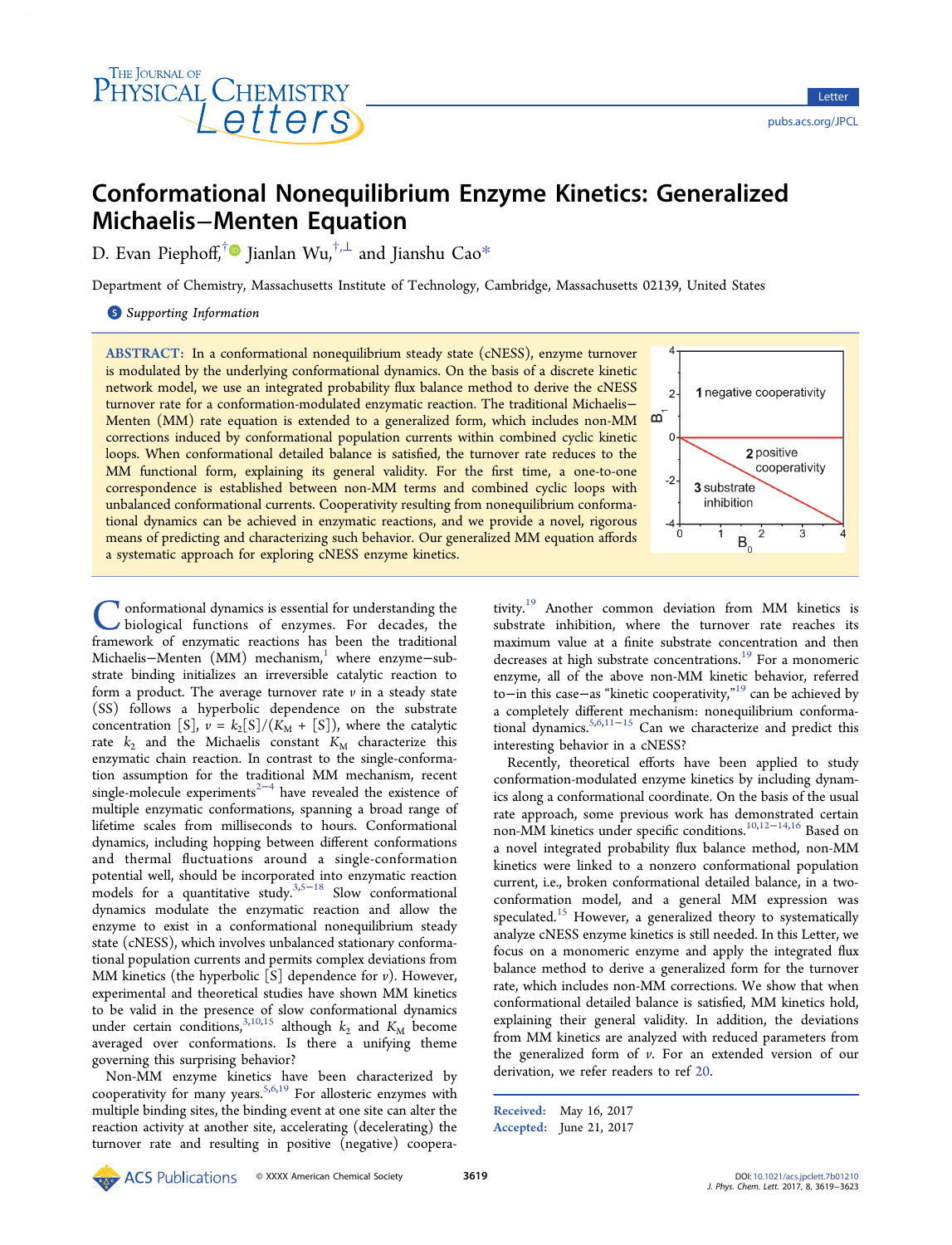<span id="page-1-0"></span>To describe the generalized conformation-modulated reaction catalyzed by a monomeric enzyme, we introduce a discrete kinetic network model, which is illustrated in Figure 1a.

a) kinetic network



b) flux network



Figure 1. (a) Generalized kinetic network scheme for a conformationmodulated enzymatic reaction. (b) Flux network corresponding to panel a (see text for details). This figure has been adapted from ref [20](#page-4-0) (Wu & Cao, 2011). Copyright © 2012 John Wiley & Sons, Inc. Adapted by permission of John Wiley & Sons, Inc.

This  $N \times M$  network consists of a vertical conformation coordinate  $(1 \le i \le N)$  and a horizontal reaction coordinate (1)  $\leq j \leq M$ ). For the reaction state index,  $j = 1$  denotes the initial substrate-unbound enzymatic state (E), whereas  $j \geq 2$  denotes intermediate substrate-bound enzymatic states (ES).[3,14](#page-4-0),[15,21](#page-4-0)−[23](#page-4-0) Without product states, our network corresponds to a dissipative system. For an arbitrary site  $R_{i,j}$ , the reaction rates for the forward  $(R_{i,j} \rightarrow R_{i,j+1})$  and backward  $(R_{i,j} \rightarrow R_{i,j-1})$ directions are given by  $k_{i,j}$  and  $k_{i,-(j-1)}$ , respectively. The rate for enzyme−substrate binding, the only step in our model dependent upon substrate concentration [S], depends linearly on [S] as  $k_{i,1} = k_{i,1}^0[S]$  for binding rate constant  $k_{i,1}^0$ , with [S] maintained constant in most enzymatic experiments. The conformational dynamics are treated via a kinetic rate approach, with the interconversion (hopping or diffusion) rates for  $R_{i,j} \rightarrow$  $R_{i+1,j}$  and  $R_{i,j} \rightarrow R_{i-1,j}$  given by  $\gamma_{i,j}$  and  $\gamma_{-(i-1),j'}$  respectively. We note that local detailed balance results in the constraint  $k_{i,j} \gamma_{-i,j}/\gamma_{j}$  $(k_{i,-j} \gamma_{i,j}) = k_{i+1,j} \gamma_{-i,j+1} / (k_{i+1,-j} \gamma_{i,j+1})$  for  $j \leq M - 1$ . However, for the purposes of our kinetic analysis, it is unnecessary to impose this relation, as our principal results hold, irrespective of whether it is satisfied. The rate equation for site  $R_{i,j}$  is written as

$$
\frac{\mathrm{d}}{\mathrm{d}t}P_{i,j}(t) = \sum_{i'=1}^{N} \gamma_{i,i',j} P_{i',j}(t) + \sum_{j'=1}^{M} k_{j,j',i} P_{i,j'}(t) \tag{1}
$$

where  $P_{i,j}(t)$  is the probability of an enzyme in site  $R_{i,j}$  at time  $t$ , i.e., the survival probability for the site. Here,  $\gamma_{i,i' ; j} = \gamma_{i-1,j} \delta_{i',i-1}$  +  $\gamma_{-i,j}\delta_{i',i+1} - \bigl[ \gamma_{i,j} + \gamma_{-(i-1),j} \bigr] \delta_{i',i}$  denotes the interconversion rates in the *j*-th reaction state and  $k_{j,j',i} = k_{i,j-1}\delta_{j',j-1} + \gamma_{i,-j}\delta_{j',j+1}$  $[k_{i,j}+k_{i,-(j-1)}]\delta_{j',j}$  denotes the reaction rates for the *i*-th conformation.

Within the framework of a dissipative enzymatic network, the average turnover rate  $\nu$  is equivalent to the inverse of the mean first passage time (MFPT)  $\langle t \rangle$ . Using the residence time  $\tau_{i,j}$  =  $\int_0^\infty P_{i,j}(t) dt$  at each site  $R_{i,j}$ , we can express the MFPT in the N  $\times$  M network as a summation of  $\tau_{i,j}$ , i.e.,  $\langle t \rangle = \sum_{i,j} \tau_{i,j}$ . Instead of inverting the transition matrix,<sup>[3](#page-4-0)</sup> we evaluate  $\tau_{i,j}$  by inspecting integrated probability fluxes, $15$  which correspond to stationary population fluxes normalized by  $v$ , and these will be shown to directly reflect conformational nonequilibrium. Along the horizontal reaction coordinate, the integrated flux for  $R_{i,j} \rightarrow$  $R_{i,j+1}$  is given by  $F_{i,j} = k_{i,j} \tau_{i,j} - k_{i,-j} \tau_{i,j+1}$ . Along the vertical conformation coordinate, the integrated flux for  $R_{i,j} \rightarrow R_{i+1,j}$  is given by  $J_{i,j} = \gamma_{i,j} \tau_{i,j} - \gamma_{-i,j} \tau_{i+1,j}$ . In addition, we need to specify the initial condition  $P_{i,j}(t = 0)$  for calculating  $\langle t \rangle$ . For a monomeric enzyme, each turnover event begins with the substrate-unbound state, and  $P_{i,1}(t = 0)$  defines the initial flux  $F_{i,0}$ . With the definition of  $\{F_{i,j}, \hat{J}_{i,j}\}$ , we map the original kinetic network to a flux network as shown in Figure 1b. For each site  $R_{i,j}$ , the rate equation in eq 1 is replaced by a flux balance relation

$$
F_{i,j-1} + J_{i-1,j} = F_{i,j} + J_{i,j}
$$
\n(2)

which is generalized to the probability conservation law: the total input integrated probability flux must equal the total output integrated probability flux. This conservation law can be extended to complex first-order kinetic structures including the  $N \times M$  network. The flux balance method thus provides a simple means of calculating the MFPT.

To evaluate the MFPT, we begin with the final reaction state  $(j = M)$  and propagate all the fluxes back to the initial reaction state  $(j = 1)$  based on eq 2. For each site  $R_{i,j}$ , the physical nature of the first-order kinetics determines that all three variables,  $\tau_{i,i}$ , ,  $J_{i,j}$  and  $F_{i,j}$  are linear combinations of terminal fluxes  $F_{i,j=M}$ . The first two variables are formally written as  $\tau_{i,j} = \sum_{i'=1}^{N} a_{i,j,i'} \overline{F}_{i',M}$ and  $J_{i,j} = \sum_{i'} c_{i,j,i'} F_{i',M}$ , where  $a_{i,j,i'}$  and  $c_{i,j,i'}$  are coefficients depending on rate constants  $\{\vec{k}, \gamma\}$ .<sup>[20](#page-4-0)</sup> For example, the coefficients for the final reaction state are  $a_{i,M,i'} = 1/k_{i,M} \delta_{i',i}$ and  $c_{i,M,i'} = \gamma_{i,M} / k_{i,M} \delta_{i',i} - \gamma_{-i,M} / k_{i+1,M} \delta_{i',i+1}$ . Because of the direction of our reversed flux propagation, only the coefficients for the initial reaction state are [S] dependent, and they can be explicitly written as  $a_{i,1,i'} = b_{i,i'}/[S]$  and  $c_{i,1,i'} = d_{i,i'}/[S]$ . The substrate-unbound  $(E_i = R_{i,1})$  and substrate-bound  $(ES_i =$  $\sum_{j=2}^{M} R_{i,j}$ ) states are distinguished by the different [S] dependences of the coefficients. The MFPT is thus given by

$$
\langle t \rangle = \sum_{i'=1}^{N} \left[ \frac{\sum_{i=1}^{N} b_{i,i'}}{[S]} + \sum_{i=1}^{N} \sum_{j=2}^{M} a_{i,j,i'} \right] F_{i',M} \tag{3}
$$

The essential part of our derivation is then to solve for the terminal fluxes  $\vec{F}_{i,M}$ . <sup>[15,20](#page-4-0)</sup> The SS condition can be interpreted as follows: after each product release, the enzyme returns to the same conformation for the next turnover reaction, i.e.,  $F_{i,M}$  =  $F_{i,0}$ <sup>[7](#page-4-0)</sup> Applying the probability conservation law to each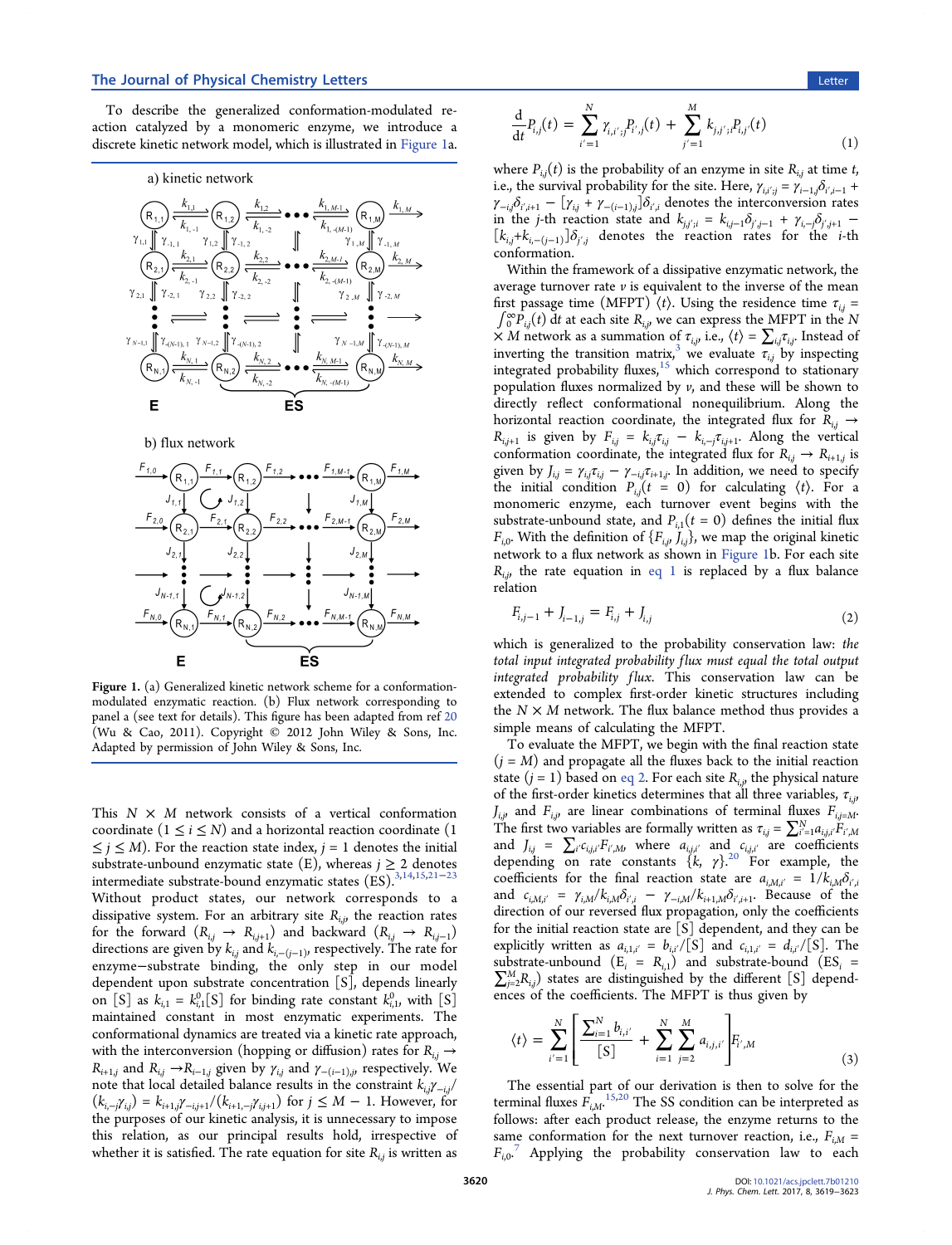<span id="page-2-0"></span>horizontal chain reaction with a single conformation and considering the boundary condition at conformations  $i = 1$  and N, we express the SS condition as a flux constraint,  $J_{i,E}+J_{i,ES} = 0$ for  $i = 1, 2, \cdots$ ,  $N-1$ , where  $J_{i, \mathrm{E}} = J_{i,1}$  and  $J_{i, \mathrm{ES}} = \sum_{j=2}^{M} J_{i, j}$ . For each combined cyclic loop  $E_i \rightarrow E_{i+1} \rightarrow ES_{i+1} \rightarrow ES_i \rightarrow E_j$  there may exist a stabilized nonequilibrium conformational population current (see [Figure 1](#page-1-0)b), with  $J_{i,E}$  representing this stationary current normalized by v. However,  $J_{i,E}$  vanishes when conformational detailed balance is satisfied, and the SS condition is further simplified to  $J_{i,ES} = 0$ . We note that satisfaction of the aforementioned constraint resulting from local detailed balance still permits nonzero  $J_{i,F}$ . In general, we assume that there exist  $N_c$  ( $\leq N-1$ ) nonzero conformational currents and  $(N - 1 - N_c)$  zero ones. In addition to these (N  $-1$ ) current conditions, the normalization condition  $\sum_{i=1}^{N} F_{i,0} =$ 1 is needed for fully determining the initial fluxes (due to  $F_{i,0}$  =  $F_{i,M}$ ). As a result, we derive an N-equation array for  $F_{i,0}$ 

$$
\mathbf{U} \cdot \mathbf{F} = \begin{bmatrix} 1 & 1 & \cdots \\ C_{1,1} + \left(\frac{d_{1,1}}{[S]}\right) & C_{1,2} + \left(\frac{d_{1,2}}{[S]}\right) & \cdots \\ C_{2,1} + \left(\frac{d_{2,1}}{[S]}\right) & C_{2,2} + \left(\frac{d_{2,2}}{[S]}\right) & \cdots \\ \vdots & \vdots & \vdots \end{bmatrix} \begin{bmatrix} F_{1,0} \\ F_{2,0} \\ \vdots \end{bmatrix} = \begin{bmatrix} 1 \\ 0 \\ \vdots \end{bmatrix}
$$
(4)

with  $C_{i,i'} = \sum_{j=2}^{M} \mathcal{L}_{i,j,i'}$ . Notice that for the  $(i+1)$ -th row of matrix **U** in eq 4,  $d_{i,i'}/[S]$  exists only when  $J_{i,E} \neq 0$ , and  $N_c$  rows are  $[S]$ dependent for this matrix. We solve for the initial fluxes by the matrix inversion  $F_{i,0} = [U^{-1}]_{i,1}$ . After a tedious but straightforward derivation,<sup>[20](#page-4-0)</sup>  $F_{i,0}$  is written as

$$
F_{i,0}([S]) = f_{i,0} + \sum_{n=1}^{N_e} f_{i,n} / ([S] + s_n)
$$
\n(5)

where each  $s_n$  is assumed to be distinct, and constraints hold for  $\sum_i f_{i,0} = 1$  and  $\sum_i f_{i,n} = 0$  for  $n \ge 1$ .

Substituting eq 5 into [eq 3](#page-1-0), we obtain the key result of this Letter: the cNESS turnover rate for the  $N \times M$  network with  $N_c$ unbalanced conformational currents is given by a generalized Michaelis−Menten equation

$$
\nu = \left[ A_0 + \frac{B_0}{[S]} + \sum_{n=1}^{N_c} \frac{B_n}{[S] + s_n} \right]^{-1} \tag{6}
$$

where the reduced parameters are  $A_0 = \langle 1/k_2^{\text{eff}} \rangle_{[S] \to \infty}$ ,  $B_0 =$  $\langle K_{\text{M}}^{\text{eff}}/k_2^{\text{eff}}\rangle_{\text{[S]}=0}$ , and  $B_n = \sum_i [1/k_{i,2}^{\text{eff}} - K_{i,M}^{\text{eff}}/(k_{i,2}^{\text{eff}}\xi_n)] \dot{f}_{i,n}$ . For each conformational channel, we introduce an effective catalytic rate  $k_{i,2}^{\text{eff}} = \left(\sum_{i'=1}^{N} \sum_{j=2}^{M} a_{i',j,i}\right)^{-1}$  and an effective Michaelis constant  $K_{i,M}^{\text{eff}} = k_{i,2}^{\overline{\text{eff}}}\sum_{i'}b_{i',i'}^{\overline{\text{eff}}}$  which describe the kinetics within that channel in the decomposed representation of the scheme,<sup>[20](#page-4-0)</sup> wherein the N two-state chain reactions are effectively independent, each with probability  $F_{i,0}$ . The conformational average is defined as  $\langle x \rangle_{[S]} = \sum_i x_i F_{i,0}([S])$  for a conformation-dependent variable  $x_i$ . In the right-hand side of eq 6, the first two terms retain the traditional MM form, whereas the remaining  $N_c$  terms introduce non-MM rate behavior, with a 1:1 correspondence between non-MM terms and combined cyclic loops with nonzero conformational currents. Our derivations clearly show that these non-MM terms are induced by the [S]-dependent conformational distribution F resulting from nonequilibrium

conformational currents. Therefore, MM kinetics are valid when conformational detailed balance is satisfied, where all  $B_n$ vanish because  $F_{i,0} = f_{i,0}$ . We note that for the 2  $\times$  2 model, the sole current  $J_{1,E}$  vanishes under the simple conformational detailed balance condition<sup>[15,20](#page-4-0)</sup>

$$
\frac{\gamma_{1,1}}{\gamma_{1,2}}K_{1,M} = \frac{\gamma_{-1,1}}{\gamma_{-1,2}}K_{2,M}
$$
\n(7)

where  $K_{i,M} = (k_{i,-1}+k_{i,2})/k_{i,1}^0$ . Explicit calculations for this model are provided in the [Supporting Information.](http://pubs.acs.org/doi/suppl/10.1021/acs.jpclett.7b01210/suppl_file/jz7b01210_si_001.pdf)

With nonzero conformational currents, the enzyme kinetics are expected to exhibit cooperative non-MM behavior. As a demonstration, the single-loop model with only one current  $J_{1,\mathrm{E}}$ and one non-MM term  $B_1/(\overline{S} + s_1)$  is first considered. With other parameters fixed, we calculate turnover rates,  $v$ , for the three values of  $B_1$  in Figure 2a. For the two turnover rates



Figure 2. (a) Three non-MM turnover rates for the single-loop model with  $A_0 = B_0 = s_1 = 1$ . The circles  $(B_1 = -1)$  and the up-triangles  $(B_1 = -1)$ 2) exhibit positive and negative cooperativity, respectively. The two solid lines are the fit using the Hill equation. The dashed line  $(B_1 =$ −2) shows substrate inhibition-like behavior. (b) Phase diagram of enzyme kinetics for the single-loop model. Two lines,  $B_1 = 0$  and  $B_1 =$  $-B<sub>0</sub>$ , separate three regimes of kinetics. Panel a has been adapted from ref [20](#page-4-0) (Wu & Cao, 2011). Copyright © 2012 John Wiley & Sons, Inc. Adapted by permission of John Wiley & Sons, Inc.

monotonically increasing with [S] ( $B_1 = -1$  and 2), we fit them with the Hill equation,  $v/v_{\text{max}} = [S]^{n_H}/(K + [S]^{n_H})$ , where the Hill constant  $n_H > 1$  ( $n_H < 1$ ) indicates positive (negative) cooperativity. The fitting results show that cooperativity is completely determined by the sign of  $B_1$ : positive for  $B_1 < 0$  and negative for  $B_1 > 0.^{20}$  $B_1 > 0.^{20}$  $B_1 > 0.^{20}$  This result is also reflected in eq 6, where negative (positive)  $B_1$  increases (decreases) the MM turnover rate  $(A_0 + B_0/ [S])^{-1}$ . The dashed line in Figure 2a shows that a largely negative  $B_1 + B_0$  leads to substrate inhibition-like behavior.<sup>[20](#page-4-0)</sup> The cNESS substrate inhibition behavior shows positive cooperativity at low substrate concentrations, and then the turnover rate decreases to a nonzero value  $A_0^{-1}$  in the substrate-saturation limit. Next, we plot the phase diagram of enzyme kinetics for the single-loop model in Figure 2b, which only depends on  $B_0$  and  $B_1$ . From this phase diagram,  $\alpha = B_1/B_0$ is defined as a unique non-MM indicator for single-loop systems, with negative cooperativity for  $\alpha > 0$ , positive cooperativity for  $-1 \leq \alpha < 0$ , and substrate inhibition for  $\alpha$  $<-1$ .

The direction of a conformational current alone does not predict its influence on the cooperativity, which raises the question of what, in addition to the currents, determines the type of cooperative behavior. For the two-conformation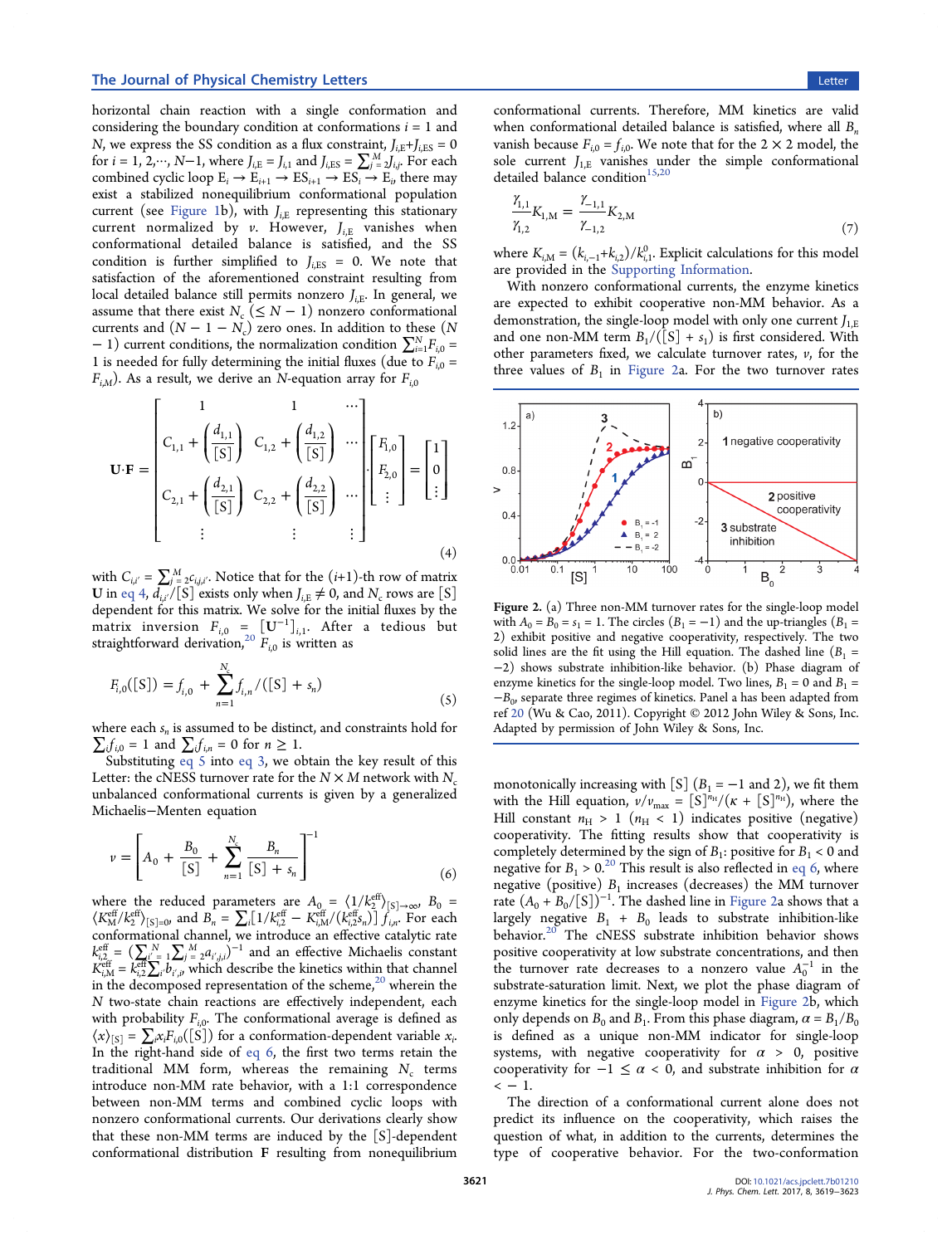

Figure 3. (a–c) Three cases depicting the interplay between a current  $J_{1,E}$  circulating counterclockwise within a two-conformation loop and Δ $\overline{\Delta \tau}^{\text{eff}}$ (see text for details); such interplay underlies the emergence of kinetic cooperativity. In each conformational channel, a horizontal arrow proceeds from the state with the faster effective characteristic residence time (see text for details) to the state with the slower one, with  $J_{1,E}$  superimposed onto this view. Note that there are also analogous cases for  $J_{1,E}$  proceeding in the clockwise direction.

network, the simplest single-loop model, we can rewrite the non-MM term as

$$
\frac{B_1}{[S] + s_1} \propto \Delta \overline{\Delta \tau^{\text{eff}}} \times J_{I,E}([S])
$$
\n(8)

where  $\Delta \Delta \tau^{\text{eff}} = \Delta \tau^{\text{eff}}{}_1 - \Delta \tau^{\text{eff}}{}_2$ , with  $\Delta \tau^{\text{eff}}{}_i = \tau^{\text{eff}}_{\text{E}_i} - \tau^{\text{eff}}_{\text{ES}_i}$ . Here, the  $E_i$  and  $ES_i$  residence times in the decomposed representation, each independent of  $J_{1,E}([S])$ , are given by  $\tau^{\text{eff}}_{\text{E}_i}([S]) = K^{\text{eff}}_{i,M}/\left(k^{\text{eff}}_{i,2}[S]\right)$  and  $\tau^{\text{eff}}_{\text{ES}_i} = 1/k^{\text{eff}}_{i,2}$ , respectively. Also,  $\tau^{\text{eff}}_{\text{E}_i}$ *i*  $=\tau_{E_i}^{\text{eff}}([S] = s_1)$ , where  $s_1$  is the value of [S] at which  $|J_{1,E}([S])|$  is at half its maximum and thus represents a characteristic non-MM substrate concentration. Therefore,  $\tau_{E_i}^{\text{eff}}$  represents a characteristic value of  $\tau_{E_i}^{\text{eff}}([S])$ , with corresponding characteristic residence time gradient  $\Delta\tau^\mathrm{eff}$  <sub>i</sub>. Thus,  $\Delta\Delta\tau^\mathrm{eff}$  represents the difference in characteristic residence time gradient between the two decomposed conformational channels.

Cooperativity depends upon the interplay between  $J_{1,E}$  and  $\Delta\Delta\tau^{\rm eff}$ . In the two-conformation model,  $J_{1,E}$  proceeds from E<sub>i</sub> to  $ES_i$  in one conformational channel and from  $ES_i$  to  $E_i$  in the other, as illustrated in Figure 3a−c for a counterclockwise current, which corresponds to  $J_{1,E} > 0$  based upon our original definition of  $J_{i,j}$ . In each two-state chain reaction, enzyme turnover can be thought of as being accelerated (decelerated) when  $J_{1,E}$  proceeds from the state with the slower (faster) effective characteristic residence time to the state with the faster (slower) one. In Figure 3a (b), turnover is accelerated (decelerated) in both chain reactions, resulting in overall turnover acceleration (deceleration), i.e., positive cooperativity or substrate inhibition (negative cooperativity). In Figure 3c, turnover is accelerated in conformation 1 and decelerated in conformation 2 (the opposite [not shown] is possible as well), with the cooperativity depending upon the difference in acceleration between the two channels. Kinetic cooperativity is thus explained as follows: when  $J_{1,E}$  proceeds in the direction that, on average, corresponds to decreasing (increasing) effective characteristic residence time, positive cooperativity or substrate inhibition (negative cooperativity) occurs. Interestingly, when the effective characteristic residence time gradient is conformation invariant, MM kinetics are valid, even in the presence of circulating current (i.e., when  $\Delta \Delta \tau^{\text{eff}} = 0$  and  $J_{\text{LE}} \neq 0$  for the two-conformation network). This scenario represents a unique type of nonequilibrium symmetry in multidimensional kinetic networks and is not precluded by the satisfaction of the aforementioned constraint resulting from local detailed balance.

For the two-loop models with two non-MM terms, the cNESS enzyme kinetics become more complicated, as illustrated in a typical phase diagram in Figure 4b. Except for



Figure 4. Enzyme kinetics for the two-loop model with  $A_0 = B_0 = s_1 =$ 1 and  $s_2 = 4$ . (a) Three turnover rates, v, that are nonmonotonic functions of [S]. Each line shows a typical type of non-MM kinetic behavior from the regime labeled by the same number in panel b. (b) Phase diagram determined by two non-MM parameters  $B_1$  and  $B_2$ . There are five regimes of non-MM behavior (see text for details). Panel a has been adapted from ref [20](#page-4-0) (Wu & Cao, 2011). Copyright © 2012 John Wiley & Sons, Inc. Adapted by permission of John Wiley & Sons, Inc.

an unphysical regime where  $\nu$  shows divergence and negativity, five regimes of enzyme kinetics can be characterized in the phase space composed of  $B_1$  and  $B_2$ . Similar to the single-loop model, when monotonically increasing to the maximum value  $v_{\text{max}}$  in the substrate-saturation limit ([S]  $\rightarrow \infty$ ), v can exhibit negative (regime 1) and positive (regime 2) cooperativity. The separation line between these two kinetic regimes, however, is hard to rigorously define. The dashed separation line in Figure 4b corresponds to  $n<sub>H</sub> = 1$ , where the Hill constant is empirically calculated using  $n_{\rm H} = \log 81/\log ([S]_{0.9v_{\rm max}}/[S]_{0.1v_{\rm max}})^{19}$  $n_{\rm H} = \log 81/\log ([S]_{0.9v_{\rm max}}/[S]_{0.1v_{\rm max}})^{19}$  $n_{\rm H} = \log 81/\log ([S]_{0.9v_{\rm max}}/[S]_{0.1v_{\rm max}})^{19}$  and  $[S]_{\nu}$ is the substrate concentration for v. In regimes 3−5, the turnover rate  $\nu$  is a nonmonotonic function of [S] (examples shown in Figure 4a). In regime 3, with  $v_{\text{max}}$  occurring at a finite  $[S]_{v_{\text{max}}}$ , the turnover rate exhibits the same substrate inhibitionlike behavior as the single-loop model. Alternatively, an additional local minimum of v can appear at  $[S]_{v_{\text{min}}}(\geq [S]_{v_{\text{max}}})$ , and  $\nu$  increases at high substrate concentrations instead. Two examples are shown by the dashed and dotted lines in Figure 4a. Based on a criterion whether the global  $v_{\text{max}}$  appears as [S]